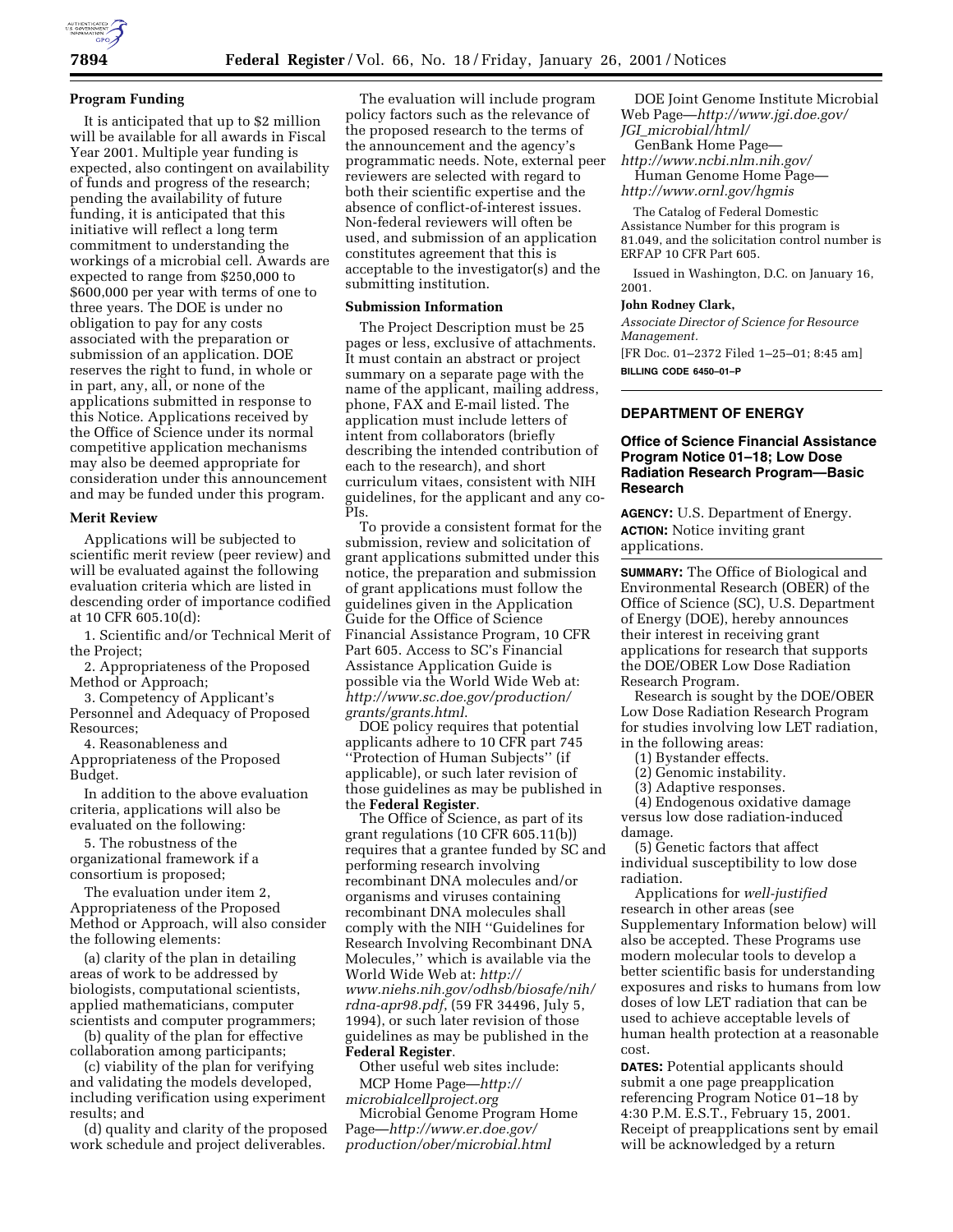message. An email response to preapplications discussing the potential program relevance of a formal application generally will be communicated by February 22, 2001.

The deadline for receipt of formal applications is 4:30 P.M., E.D.T., May 15, 2001, in order to be accepted for merit review and to permit timely consideration for award in FY 2001 and FY 2002.

**ADDRESSES:** Preapplications referencing Program Notice 01–18, should be sent by E-mail to

joanne.corcoran@science.doe.gov. Preapplications will also be accepted if mailed to the following address: Ms. Joanne Corcoran, Office of Biological and Environmental Research, SC–72, U.S. Department of Energy, 19901 Germantown Road, Germantown, MD 20874–1290.

Formal applications, referencing Program Notice 01–18, should be sent to: U.S. Department of Energy, Office of Science, Grants and Contracts Division, SC–64, 19901 Germantown Road, Germantown, MD 20874–1290, ATTN: Program Notice 01–18. This address must be used when submitting applications by U.S. Postal Service Express, commercial mail delivery service, or when hand carried by the applicant.

**FOR FURTHER INFORMATION CONTACT:** For general information, contact Dr. David Thomassen, telephone: (301) 903–9817, E-mail:

david.thomassen@science.doe.gov, Office of Biological and Environmental Research, SC–72, U.S. Department of Energy, 19901 Germantown Road, Germantown, MD 20874–1290.

# **SUPPLEMENTARY INFORMATION:**

## **Description of Research Program Areas**

The DOE/OBER Low Dose Radiation Research Program is faced with the challenge of conducting research that can be used to inform the development of future national radiation risk policy for the public and the workplace. For the present solicitation, DOE/OBER is chiefly concerned with very low doses of low LET radiation (x and gamma rays). There are three biological responses of specific interest for this solicitation that are most likely to meet the criteria outlined below. These include bystander effects, induction of genomic instability, and adaptive responses. Applications proposing the use of additional biological responses will be considered only if the biological responses proposed for investigation can be reasonably demonstrated to meet the criteria outlined below. *All applications focused on the*

*characterization of specific biological responses, e.g., bystander effects, etc., should identify how the response of interest meets these criteria.* There is also considerable interest in determining whether these biological responses can be extended from studies in isolated cells to tissues or to more complex tissue-like systems. These responses are discussed here:

Bystander effects—The biological response observed in cells that are not directly traversed by radiation but are neighbors of an irradiated cell. Bystanders have been shown to respond with gene induction and/or production of potential genetic and carcinogenic changes. It is important for the DOE/ OBER Low Dose program to determine if these so-called bystander effects can be induced by exposure to low LET (linear energy transfer) radiation delivered at low total doses or doserates. If such an effect is demonstrated and quantifiable, it could, potentially, increase estimates of risk from low dose radiation. This bystander effect, in essence, ''amplifies'' the biological effects (and the effective radiation dose) of a low dose exposure by effectively increasing the number of cells that experience adverse effects to a number greater than the number of cells directly exposed to radiation. Research is sought to:

• Characterize the nature of bystander effects at low doses of low LET radiation.

• Determine the relationship between radiation dose and the bystander effects at low doses of low LET radiation.

• Quantify the induction and extent of the bystander effect at low doses of low LET radiation.

• Determine the mechanism of the low LET radiation-induced bystander effect.

Genomic Instability—The loss of genetic stability, a key event in the development of cancer, induced by radiation and expressed as genetic damage many cell divisions after the insult is administered. Current evidence suggests that DNA repair and processing of radiation damage can lead to instability in the progeny of irradiated cells and that susceptibility to instability is under genetic control. However, there is virtually no information on the underlying mechanisms and how the processing of damage leads to instability in the progeny of irradiated cells several generations later. Further, while there has been considerable speculation about the role of such instability in radiationinduced cancer, its role in this process remains to be determined. Research is sought to:

• Characterize the induction of genomic instability by low doses of low LET radiation.

• Determine the relationship between radiation dose and the induction of genomic instability by low doses of low LET radiation.

• Quantify the induction and extent of genomic instability induced by low doses of low LET radiation.

• Determine the mechanism for the induction of genomic instability by low LET radiation.

Adaptive Response—The ability of a low dose of radiation to induce cellular changes that perturb the level of subsequent radiation-induced or spontaneous damage. If low doses of radiation regularly and predictably induce a protective response in cells to subsequent low doses of radiation, or to spontaneous damage, this could have a substantial impact on estimates of adverse health risk from low dose radiation. The generality and the extent of this apparent adaptive response in cells irradiated with small doses of ionizing radiation needs to be quantified. Studies of the adaptive response typically focus on cellular responses to high ''test'' doses of radiation following low ''priming'' doses. However, this solicitation is mainly interested in studying the lower limits for test doses and endpoints that show adaptive response phenomenon. Research is sought to:

• Characterize the adaptive response induced by low doses of low LET radiation.

• Determine the relationship between radiation dose and the adaptive response induced by low doses of low LET radiation.

• Quantify the induction and extent of the adaptive response induced by low doses of low LET radiation.

• Determine the mechanism for the induction of adaptive responses by low LET radiation.

In addition to the three specific biological responses just described, the Program has great interest in understanding endogenous versus low dose radiation induced damage, and the mechanisms underlying individual genetic susceptibility to radiation damage.

Endogenous versus low dose radiation induced damage. A key element of this research program will continue to be the development of an understanding of the similarities and differences between endogenous oxidative damage and damage induced by low levels of ionizing radiation, as well as an understanding of the health risks from both. This information will underpin our interpretation of the biological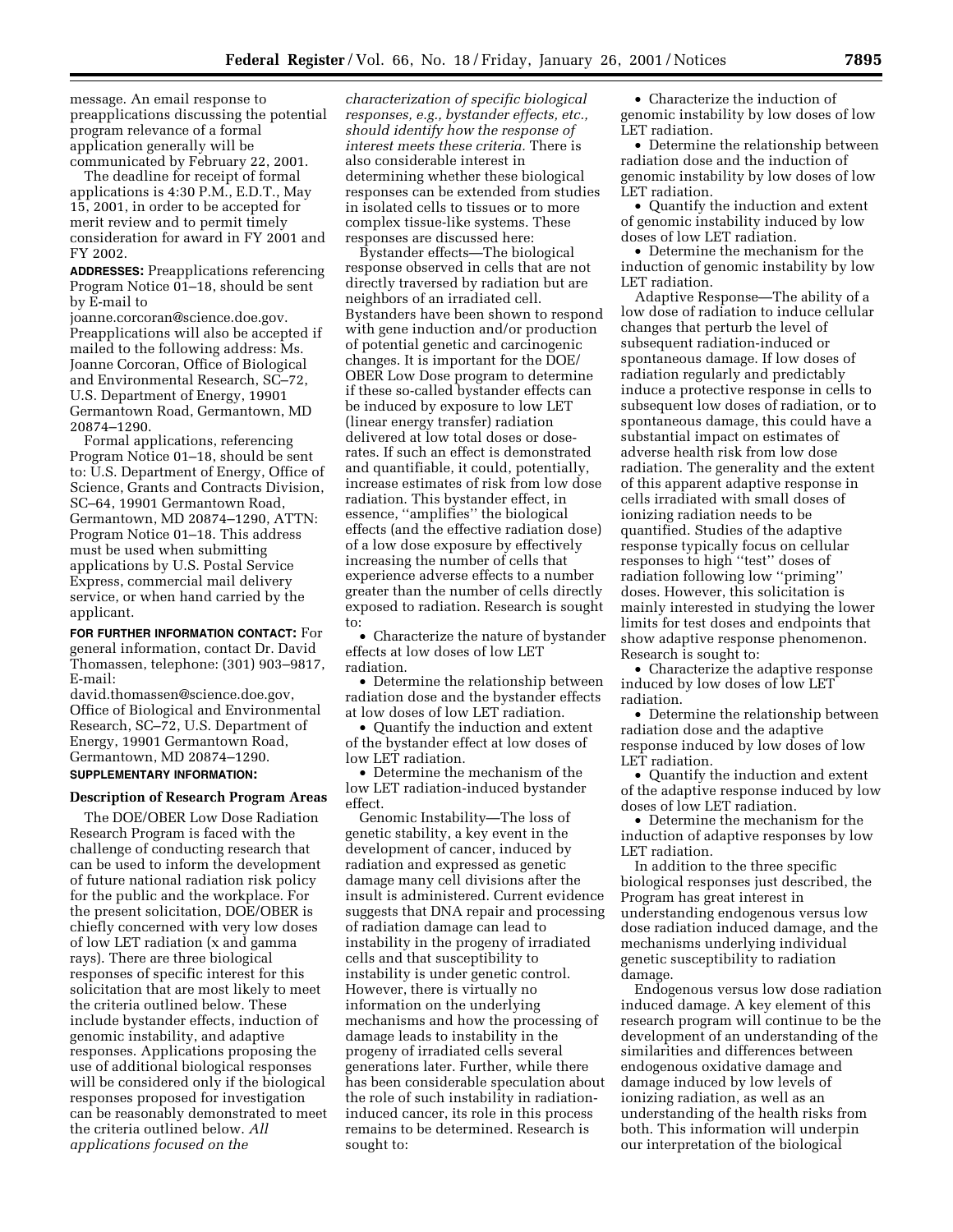effects of exposure to low doses of ionizing radiation. Although always needed, this information was not previously attainable because critical resources and technologies were not available. Today, technologies and resources such as those developed as part of the human genome program, e.g., coupled capillary electrophoresis and mass spectrometry systems and DNA sequence information, have the potential to detect and characterize small differences in damage induced by normal oxidative processes and low doses of radiation. A significant investment in technology development will be required to expand current capabilities for identifying and quantifying small amounts of oxidative or radiation induced damage. Radically new technologies are likely not needed but current technologies will need to be modified. Methodologies having high sensitivity as well as high signal-tonoise ratio will be critical in this effort.

A significant research effort will be required to characterize and quantify normal oxidative damage in cells and the incremental increases induced by low doses of ionizing radiation. Preference will be given to the formation of partnerships between laboratories involved in characterization and quantification of radiation and oxidative damage and groups with expertise in or developing new technology to facilitate progress in both areas simultaneously. Although qualitative descriptions of differences and/or similarities between the types of damage induced under both conditions will be useful in the design and interpretation of experiments in other parts of the program, levels of damage induced by normal oxidative processes and incremental increases due to low dose radiation should be quantified.

Genetic factors that affect individual susceptibility to low dose radiation. The Low Dose Radiation Research Program is interested in determining if genetic differences exist making some individuals more sensitive to radiationinduced damage since these differences could result in sensitive individuals or sub-populations that are at increased risk for radiation-induced cancer. Research should focus on:

• Identification of genes involved in the recognition, repair, and processing of damage induced by ionizing radiation.

• Determining the frequencies of polymorphisms in these genes in the population.

• Determining the biological significance of these polymorphisms with respect to cancer and radiation sensitivity.

Research in these areas will strongly complement ongoing initiatives at the National Institutes of Health (NIH). DOE/OBER staff will work with staff at the NIH to ensure that research in the Low Dose Radiation Research Program is complementary to and not duplicative of research funded by NIH programs.

The National Human Genome Research Institute (NHGRI) is funding research to identify common variants in the coding regions of the majority of human genes identified during the next five years with the goal of developing a catalog of all common variants. The NHGRI is also working to create a map of at least 100,000 single nucleotide polymorphisms (SNPs), the most common polymorphisms in the human genome representing single base-pair differences between two copies of the same gene. These SNPs will be a boon for mapping complex traits such as cancer, cancer susceptibility, and susceptibility to low dose radiation.

The National Institute of Environmental Health Science (NIEHS) is funding research as part of its Environmental Genome Project to understand the impact and interaction of environmental exposures on human disease. The NIEHS project includes efforts to understand genetic susceptibility to environmental agents that will allow more precise identification of the environmental agents that cause disease and the true risks of exposures. The principal focus of NIEHS research will be on chemicals, so the focus on radiation in the Low Dose Radiation Research Program is highly complementary. Initially, the Environmental Genome Project will focus on categories of genes including: xenobiotic metabolism and detoxification genes, hormone metabolic genes, receptor genes, DNA repair genes, cell cycle genes, cell death control genes, genes mediating immune and inflammatory responses, genes mediating nutritional factors, genes involved in oxidative processes and genes for signal transduction systems.

Identification of potential susceptibility genes and polymorphisms in those genes is only the first (and perhaps the easiest) step in the program to characterize and understand genetic susceptibility. Determining the biological significance of these genetic polymorphisms with respect to cancer and radiation sensitivity is the ultimate goal and the more difficult task. The international human genome project, structural biology research, and the NHGRI and NIEHS efforts described above play important roles determining which polymorphisms are most likely to influence gene function. Population

genetics and computational biology approaches will be required to estimate the potential impact on estimates of population and individual risk. Genetic epidemiology approaches will also be needed to relate specific polymorphisms and combinations of polymorphisms with cancer risk. Inbred mouse strains and other model organisms with wellcharacterized differences in susceptibility to radiation-induced cancer are also important tools for identifying significant polymorphisms. Direct assessment of the biological significance of candidate ''susceptibility genes'' can also be undertaken using animal models such as knockout and knock-in mice, mice with specific genes removed or added.

Background information on the Low Dose Radiation Research Program can be found in the research program plan at *http://www.lowdose.org/index.html.* A list of currently funded projects can be found at *http://lowdose.org/ research.html.*

Not all research on the biological effects of low doses of radiation will be equally useful for the development of radiation risk policy, though the path from basic radiation biology research to radiation risk policy is admittedly not clear at this time. It is our belief that the most useful research will focus on biological responses that:

• Are known to be induced at low doses of radiation,

• Have the potential to increase or decrease the biological effects of radiation if they occur at low doses of radiation,

• Have the potential to directly impact (i.e., increase or decrease) the subsequent development of cancer or other harmful health impacts,

• Are potentially quantifiable, and • Could potentially be linked to the development of a biologically based model for radiation risk (see DOE Office of Science Program Notice 01–17).

Alternatively, a biological response of interest could meet all of the above criteria only at high doses but may actually be absent (as opposed to simply undetectable) at low doses of radiation. Since the mechanisms of action may be different after high versus low doses of radiation, such studies would help define these mechanisms. Defining the unique doses where these mechanisms shift is important.

The focus of research in the Low Dose Radiation Research Program should be on doses of low linear energy transfer (LET) radiation that are at or below current workplace exposure limits. In general, research in this program should focus *on total radiation doses that are less than or equal to 10 rads.* Some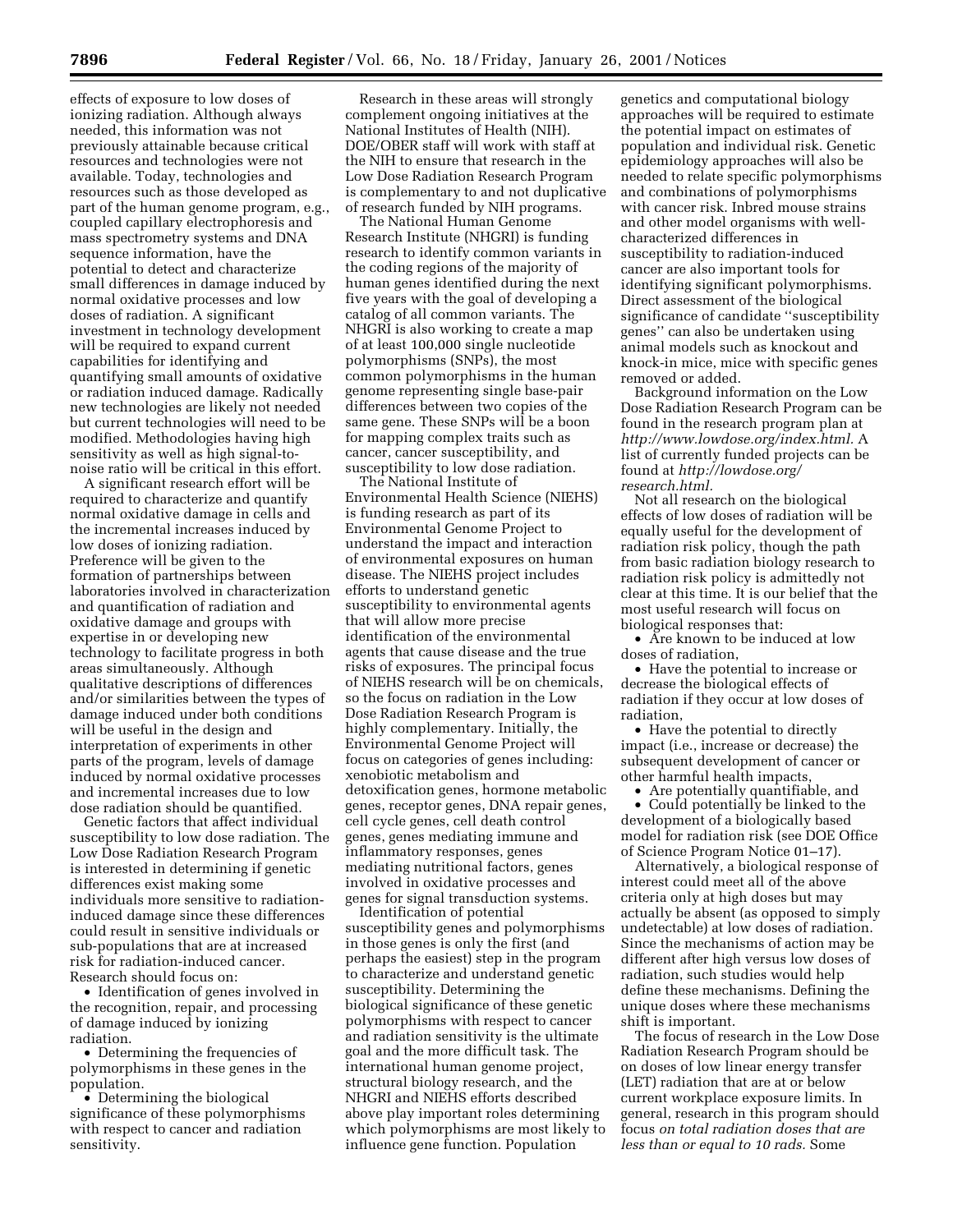experiments will likely involve selected exposures to higher doses of radiation for comparisons with previous experiments or for determining the validity of extrapolation methods previously used to estimate the effects of low doses of radiation from observations made at high doses. Research that principally focuses on radiation doses greater than 10 rads, high LET radiation or non-ionizing radiation will not be considered without substantial justification.

The program is currently funding a number of projects to develop microirradiation devices capable of delivering low doses of low LET radiation to individual cells or to specific parts of individual cells. For links to currently funded ''microbeam'' projects see *http:/ /lowdose.org/99meeting/abstracts/ tool.html*—projects 26, 28, 29 and *http:/ /lowdose.org/99meeting/abstracts/ response.html*—project 3. Investigators are strongly encouraged to use these or similar tools, as appropriate, in the design and conduct of their research. Funds are available to assist in the collaborative use of these or comparable tools or, in some cases, to provide lowcost micro-irradiation devices to individual investigators.

## **Program Funding**

It is anticipated that up to \$4.0 million will be available from DOE/ OBER for new grant awards during FY 2001 and FY 2002, contingent upon the availability of funds. Multiple year funding of grant awards is expected, and is also contingent upon the availability of appropriated funds, progress of the research, and continuing program need. It is expected that most awards will be from 1 to 5 years and will range from \$200,000 to \$400,000 per year (total costs). Applications requesting more than 3 years of funding will need to clearly justify the benefits of the additional years of research to the goals of the low dose radiation research program. Please note that funds are available from DOE to assist in the collaborative use of certain microbeam irradiators.

# **Collaboration**

Applicants are encouraged to collaborate with researchers in other institutions, such as universities, industry, non-profit organizations, federal laboratories and Federally Funded Research and Development Centers (FFRDCs), including the DOE National Laboratories, where appropriate, and to incorporate cost sharing and/or consortia wherever feasible.

### **Preapplication**

A preapplication should be submitted. The Preapplication should contain a title, list of investigators, address, telephone, fax and E-mail address of the Principal Investigator, and no more than a one page summary of the proposed research, including project objectives and methods of accomplishment. Responses to the preapplications, encouraging or discouraging formal applications, will generally be communicated within 7 days of receipt. Notification of a successful preapplication is not an indication that an award will be made in response to the formal application.

## **Merit and Relevance Review**

Applications will be subjected to scientific merit review (peer review) and will be evaluated against the following evaluation criteria listed in descending order of importance as codified at 10 CFR 605.10(d):

1. Scientific and/or Technical Merit of the Project.

2. Appropriateness of the Proposed Method or Approach.

3. Competency of Applicant's Personnel and Adequacy of Proposed Resources.

4. Reasonableness and Appropriateness of the Proposed Budget.

The evaluation will include program policy factors such as the relevance of the proposed research to the terms of the announcement and the Department's programmatic needs. External peer reviewers are selected with regard to both their scientific expertise and the absence of conflict-of-interest issues. Non-federal reviewers may be used, and submission of an application constitutes agreement that this is acceptable to the investigator(s) and the submitting institution.

#### **Applications**

*(Please Note Critical Information Below on Page Limits)*

Information about the development and submission of applications, eligibility, limitations, evaluation, selection process, and other policies and procedures may be found in the Application Guide for the Office of Science Financial Assistance Program and 10 CFR Part 605. Electronic access to the Guide and required forms is made available via the World Wide Web at: *http://www.er.doe.gov/production/ grants/grants.html.* DOE is under no obligation to pay for any costs associated with the preparation or submission of applications if an award is not made.

The Project Description must be 25 pages or less, exclusive of attachments. *Applications with Project Descriptions longer than 25 pages will be returned to applicants and will not be scientifically reviewed.* The application must contain an abstract or project summary, letters of intent from collaborators, and short curriculum vitas consistent with NIH guidelines.

Adherence to type size and line spacing requirements is necessary for several reasons. No applicants should have the advantage, or by using small type, of providing more text in their applications. Small type may also make it difficult for reviewers to read the application. Applications must have 1 inch margins at the top, bottom, and on each side. Type sizes must be 10 point or larger. Line spacing is at the discretion of the applicant but there must be no more than 6 lines per vertical inch of text. Pages should be standard  $8\frac{1}{2}$ " x 11" (or metric A4, i.e., 210 mm x 297 mm).

Applicants are expected to use the following ordered format to prepare Applications in addition to following instructions in the Application Guide for the Office of Science Financial Assistance Program. Applications must be written in English, with all budgets in U.S. dollars.

- Face Page (DOE F 4650.2 (10–91)). • Project Abstract (no more than one
- page).

• Budgets for each year and a summary budget page for the entire project period (using DOE F 4620.1).

• Budget Explanation.

• Budgets and Budget explanation for each collaborative subproject, if any.

• Project Description (The Project Description must be 25 pages or less, exclusive of attachments. *Applications with Project Descriptions longer than 25 pages will be returned to applicants and will not be scientifically reviewed.*)

- Goals.
- Background.
- Research Plan.
- Preliminary Studies and progress (if applicable).
- Research Design and
- Methodologies.
	- Literature Cited.
- Collaborative Arrangements (if applicable).
- Biographical Sketches (limit 2 pages per senior investigator).
- Description of Facilities and Resources.

• Current and Pending Support for each senior investigator.

The Office of Science, as part of its grant regulations, requires at 10 CFR 605.11(b) that a recipient receiving a grant to perform research involving